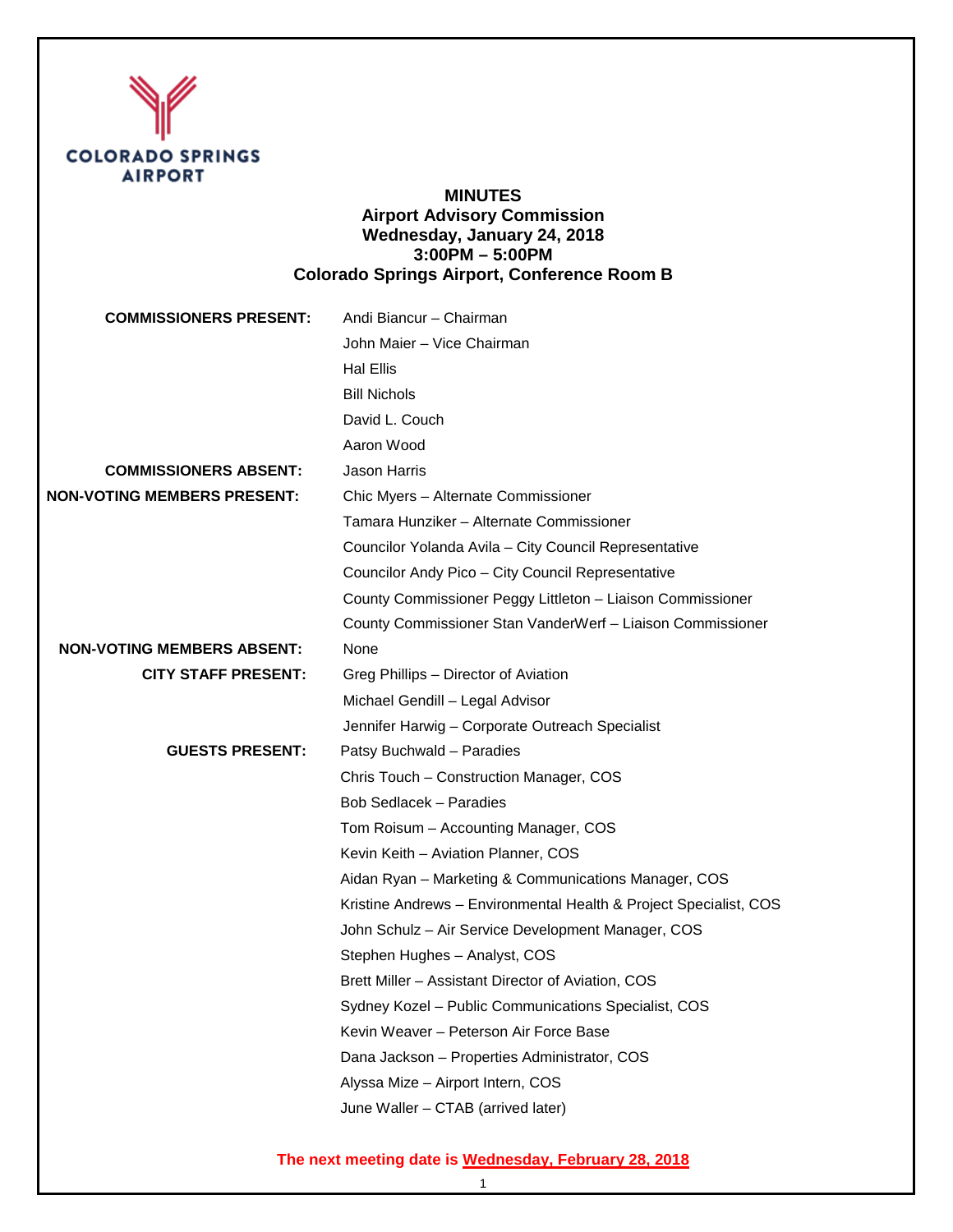## **I. APPROVAL OF THE DECEMBER 20, 2017 MINUTES**

Commissioner Ellis made a motion to accept minutes from the December 20, 2017 meeting and Commissioner Nichols seconded. Unanimous vote.

## **II. INTRODUCTION OF GUESTS**

#### **III. PUBLIC COMMENT**

Ι

None.

#### **IV. NEW BUSINESS**

#### **A. Land Use Review –** Kristine Andrews

Airport staff reviewed and discussed thirteen (13) new land use items in January 2018: nine (9) items in the City and four (3) in the County.

The Commissioners discussed their concerns on City Land Use Item #09 and with it being so close to the runway approach and the potential for noise issues. Item #9 includes a proposed residential development for an apartment complex and single-family residential located near Powers Boulevard and Platte Avenue. A zone change for this site was reviewed by the AAC in July 2017. The property is not within any APZ or ADNL noise subzones but is near the approach to Rwy 17R and Rwy 13. Airport staff recommended a meeting with the applicant to discuss a noise lease notice for tenants as was previously done for an apartment complex development proposed at Powers Boulevard and Galley Road.

The Commissioners had further concerns regarding County Land Use Item #12 for the Springs at Waterview Sketch Plan Amendment to include residential and commercial development off Bradley Road and Powers Boulevard. This was the third review for this item as it was previously reviewed in July, 2017 and November, 2017. This item was also briefly discussed during the December meeting as Airport staff had met with the applicant in early December to discuss the future runway lighting system. The concerns are about the applicant's response and commitment regarding mitigation measures to be incorporated to reduce the impact of the lighting system. The Commissioners did not necessarily agree with the applicant comments on berms/landscaping or the existing terrain as being effective to mitigate the intense light coming from the lighting system.

Commissioner Ellis made a motion to accept Airport staff's no objection recommendation on items #1-8, #10-11 and #13. The motion was seconded by Commissioner Wood. Unanimous vote.

Vice Chairman Maier made a motion to table item #9 until the February 28 AAC meeting and discuss in Executive Session. The motion was seconded by Commissioner Nichols. Unanimous vote.

Chairman Biancur made a motion to table item #12 until the February 28 AAC meeting and discuss in Executive Session. The motion was seconded by Vice Chairman Maier. Unanimous vote.

The FedEx land sale closing was January 18<sup>th</sup> and not only brings FedEx Cargo to COS but benefits the airport CIP projects with a profit of \$1.4M in revenue.

## **V. STAFF REPORTS**

## **A. Design and Construction** – Chris Touch

- Rehabilitate Taxiways G & Terminal Connectors Phase 2 (Design) 90% design review complete and is scheduled to complete in February, 2018. Anticipate invitation for bid 2Q, 2018.
- Wind Damage | Terminal Roof Replacement Construction is 25-30% complete. On schedule to complete April, 2018.
- West Side Lav Bids are due January 23, 2018. Construction is anticipated to begin March, 2018 and complete May, 2018.
- Chiller #1 Replacement Bids are due February 6, 2018. Construction is anticipated to begin March, 2018 and complete May, 2018.